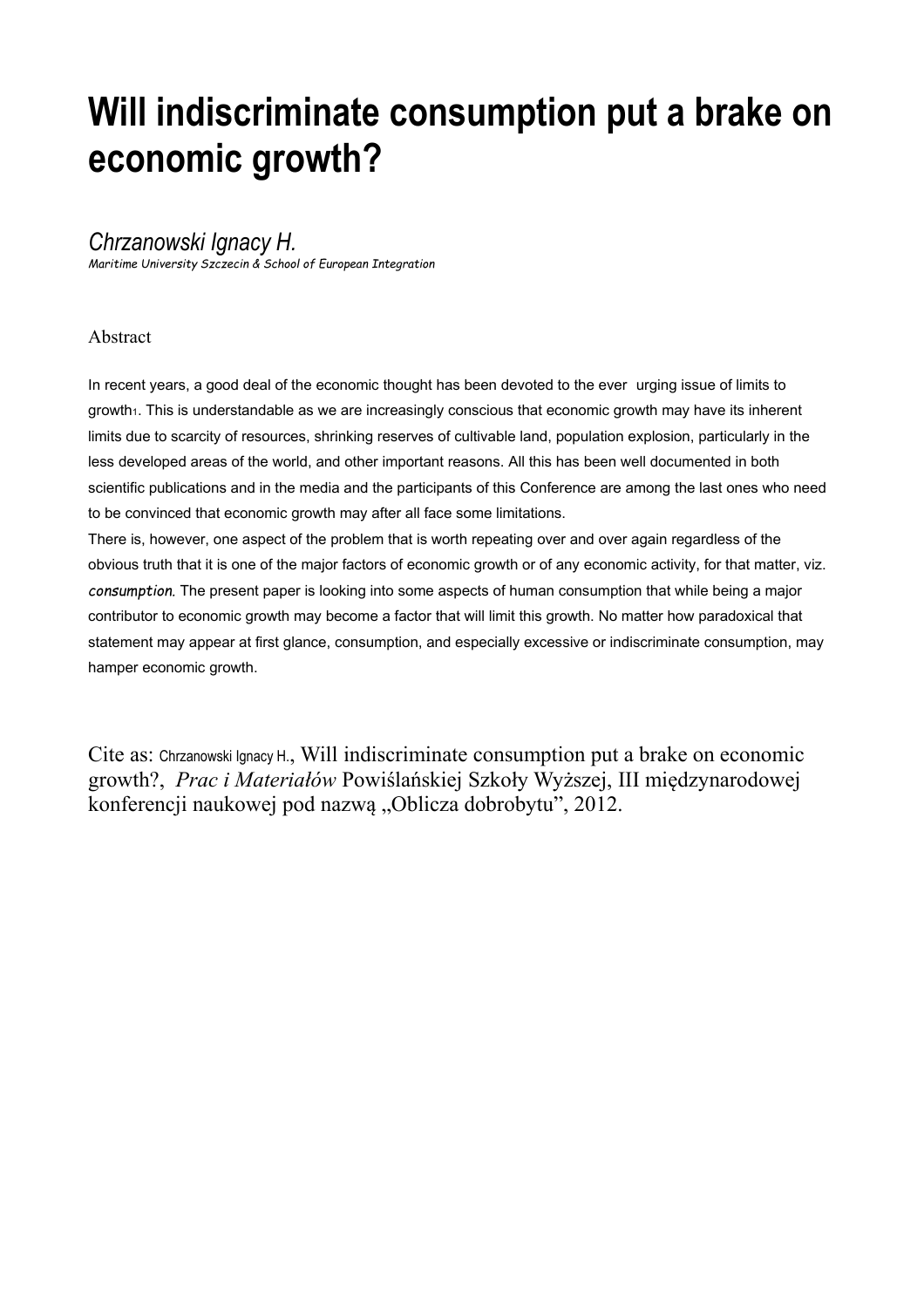## Will indiscriminate consumption put a brake on economic growth?

#### Introduction

In recent years, a good deal of the economic thought has been devoted to the ever urging issue of limits to growth<sup>1</sup>. This is understandable as we are increasingly conscious that economic growth may have its inherent limits due to scarcity of resources, shrinking reserves of cultivable land, population explosion, particularly in the less developed areas of the world, and other important reasons. All this has been well documented in both scientific publications and in the media and the participants of this Conference are among the last ones who need to be convinced that economic growth may after all face some limitations.

There is, however, one aspect of the problem that is worth repeating over and over again regardless of the obvious truth that it is one of the major factors of economic growth or of any economic activity, for that matter, viz. *consumption.* The present paper is looking into some aspects of human consumption that while being a major contributor to economic growth may become a factor that will limit this growth. No matter how paradoxical that statement may appear at first glance, consumption, and especially excessive or indiscriminate consumption, may hamper economic growth.

#### Consumption – the engine of economic growth

Consumption is the main contributor to economic growth and the largest GDP component. It is estimated that some 65 percent of GDP in the industrial countries accrue from consumption. Regardless of how simple this may appear, the issue of the actual contribution of consumption to GDP needs some refinement. It is not always obvious that only newly produced goods are taken into account when computing GDP. Second-hand goods, including such important items as houses<sup>2</sup>, cars, expensive furniture or plasma TVs that are re-sold, do not contribute to the current year's GDP because they have already been accounted for when produced.

There are many determinants of the effect consumption has on GDP and these are rather well described in economics. For the sake of consistency, however, we are quoting some of the more important ones, such as<sup>3</sup>:

• Current income. It comes from employment (wages and salaries), capital (inte-

<sup>&</sup>lt;sup>1</sup> There is a wealth of literature on economic growth. One could mention, for instance: R.J.Barro; D.K.Foley; O.Galor;R.E.Lukas; J.Schumpeter, D.Weil, L.Weber; R.M. Solov, N.Kaldor, to name just a few.

<sup>&</sup>lt;sup>2</sup> The market for existing homes in North America is huge. But the value of these houses upon their resale is not included in the current year's GDP. Only the sales tax enters into GDP but under a different heading.

<sup>&</sup>lt;sup>3</sup> See, for instance: V. Piana): Consumption: a key concept in economics. http://economicswebinstitute.org/glossary/cons.htm.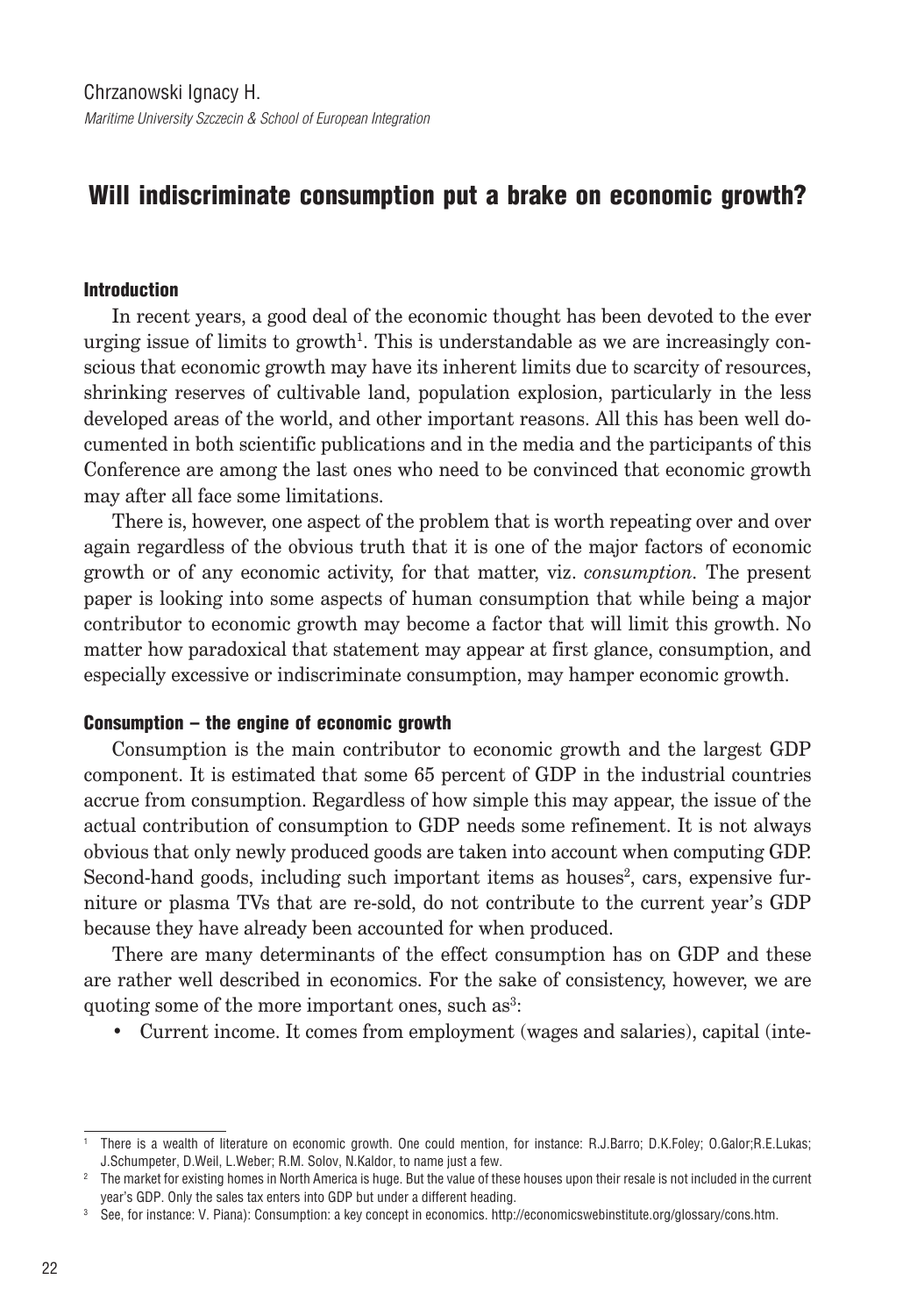rest, dividends, etc.), remittances from abroad $^4$  and assets possessed by households. When using the term "income" we usually think of the "net disposable income".

- Cumulated savings can give rise to an increased consumption; however, a large portion of such an increased consumption is financed from debt which can lead to an overburden of debt servicing – a fairly dangerous situation for many households. It is worthwhile mentioning that an average household in Canada, for example, carries a debt burden of roughly 150 percent of its yearly income<sup>5</sup>. It is estimated that in the U.S. consumer expenditure reaches 96 percent of personal disposable income<sup>6</sup>.
- Expectations in regards to the future income and the level of consumers' confidence.

Even these few factors imply that trends in personal consumption may be extremely volatile. In periods of prosperity these expectations may lead to an unjustified euphoria which translates into overspending and increasing debt burden. Conversely, in times of poor economic prospects, consumption will shrink and consequently GDP will fall.

In terms of Government consumption the trends appear to be less volatile as Governments will invariably have to deliver basic services to the public. It is estimated that Government consumption accounts for some 15-20 percent of GDP. These figures, however, vary considerably from one country to another and generally tend to be higher in richer countries compared to the poorer ones.

There exist wide gaps in terms of the levels of consumption across the countries. As data in Fig. 1 and 2 below indicates, the world's richest 20 percent of people consume over  $\frac{3}{4}$  of the total while the poorest 20 percent account for only 1.5 percent of the total consumption. Needless to say these disparities have a strong impact on the world's economy and its future. More detailed information on Government consumption is provided in table 1 below. More specifically, the richest fifth of the world's population:

- Consume 45% of all meat and fish, the poorest fifth 5%
- Consume 58% of total energy, the poorest fifth less than  $4\%$
- Have  $74\%$  of all telephone lines, the poorest fifth  $1.5\%$
- Consume 84% of all paper, the poorest fifth 1.1%
- Own 87% of the world's vehicle fleet, the poorest fifth less than  $1\%$ <sup>7</sup>.

These statistics are confirmed in graphs presented in Fig. 1 and 2 below.

<sup>&</sup>lt;sup>4</sup> In some countries, Poland included, remittances from family members living and working abroad represent an important part of the nation's budget. There is some evidence suggesting that high spending by Polish households was possible precisely thanks to remittances from abroad. These may fall as recession in the EU reduces considerably employment opportunities for Polish workers in the West European countries.

<sup>&</sup>lt;sup>5</sup> See, Statistics Canada.

<sup>6</sup> See, for instance: Christian E. Weller (2002): Consumption and Economic Growth. Economic Policy Institute; February 13, 2002; p. 1. Any surge in consumer spending is financed not from increases in net disposable income but from borrowing.

<sup>&</sup>lt;sup>7</sup> World Bank Development Indicators 2008.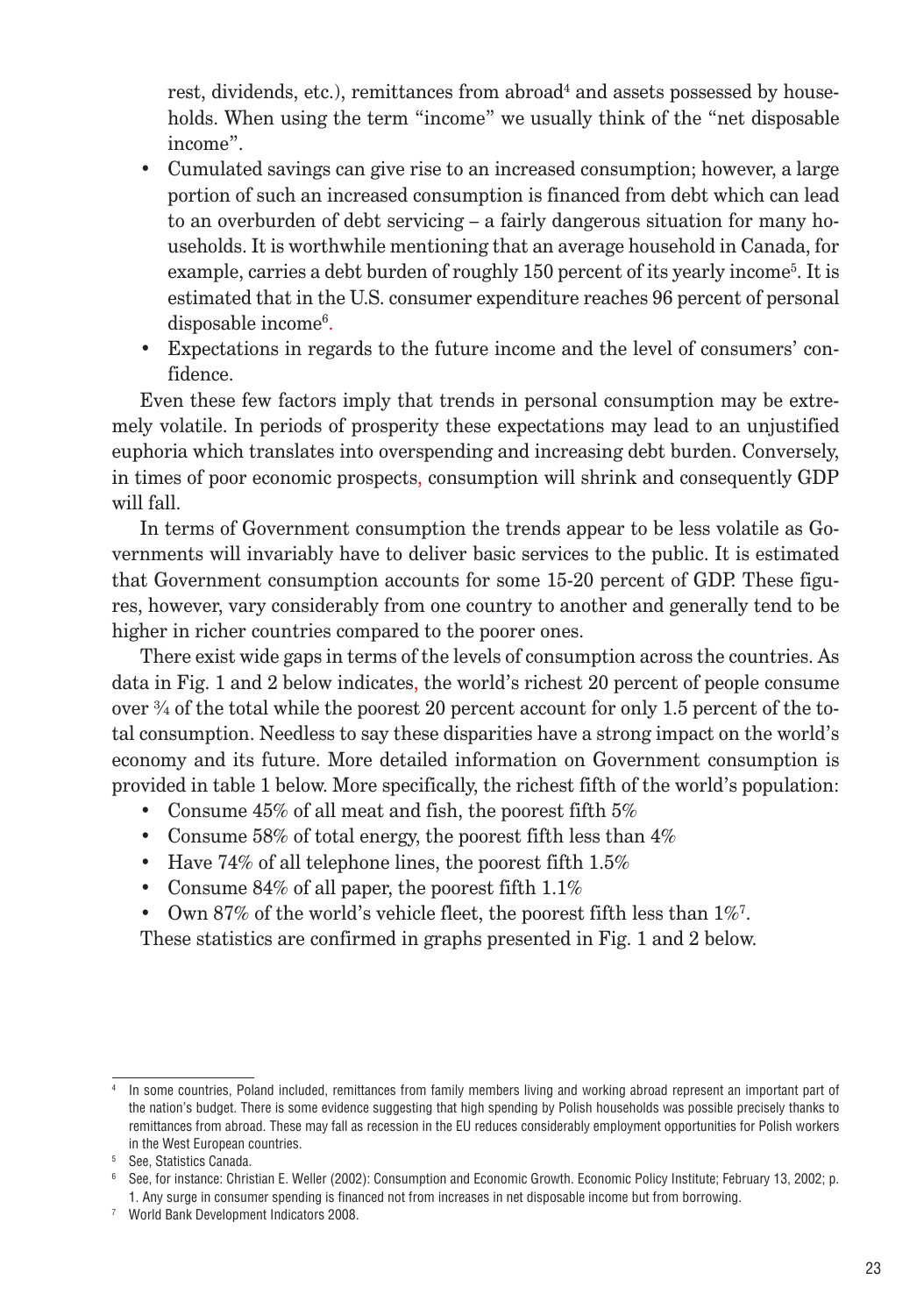

**Fig. 1.** Consumption by the world population in 2005 Source: World Bank Development Indicators 2008.



Fig. 2. Structure of world private consumption Source: as in Fig. 1.

However, these striking differences in the level of consumption between rich and poor will not answer the question of whether excessive or indiscriminate consumption can be indeed a decisive factor in reducing economic growth. Truly, less fortunate na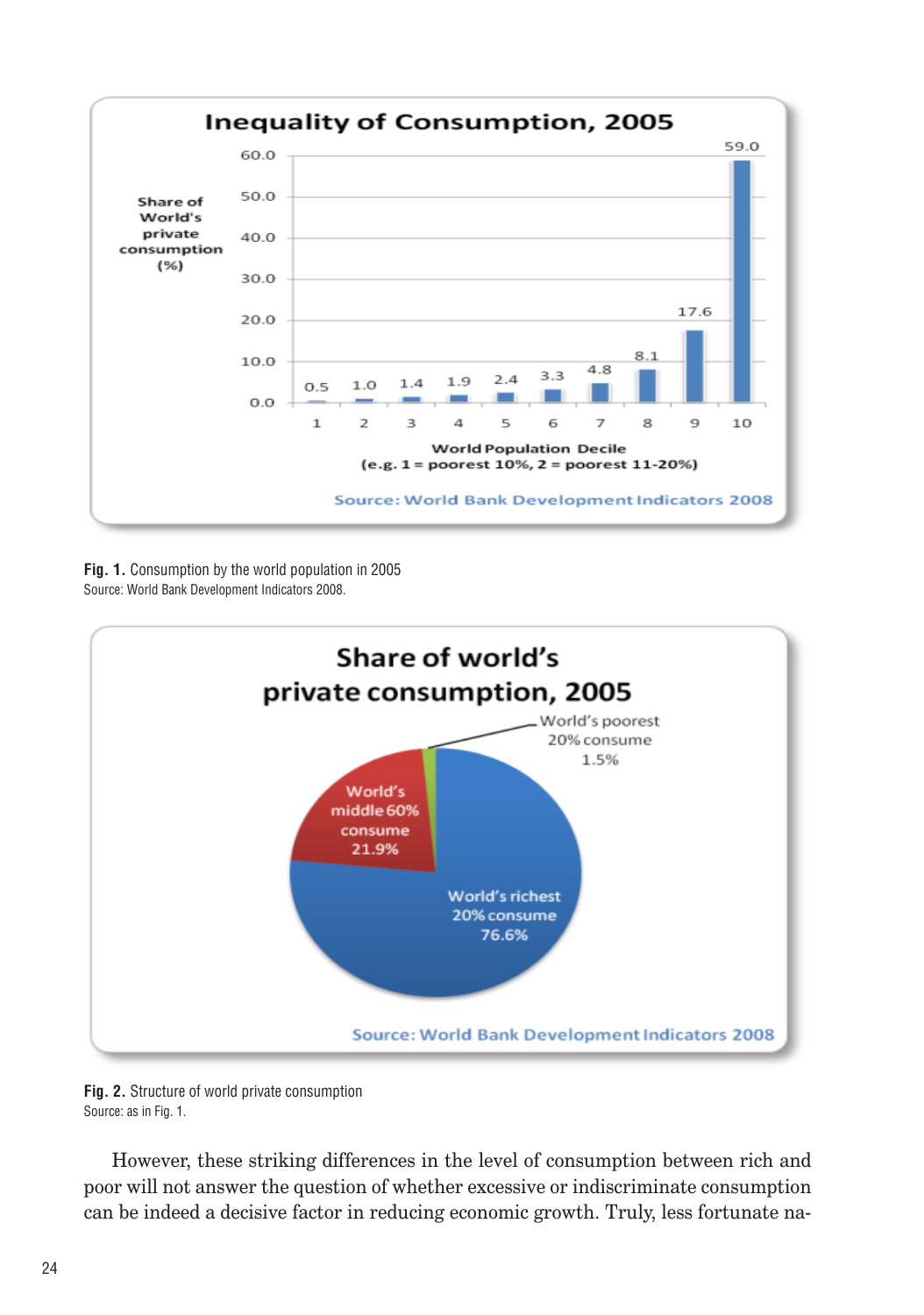tions still have a long way to go to catch up with the richer ones in terms of per capita consumption and for the former ones the answer is fairly simple: they need to encourage consumption by their populace to keep their economies growing. Understandably, for the rich nations the answer is not that simple.

| <b>Rank</b> | Year | <b>Country</b>       | ' 000 current U.S. dollars |  |
|-------------|------|----------------------|----------------------------|--|
| 1.          | 2004 | <b>United States</b> | 1,844,600,000              |  |
| 2.          | 2004 | Japan                | 823,299,400                |  |
| 3.          | 2005 | Germany              | 518,816,100                |  |
| 4.          | 2005 | France               | 504,409,900                |  |
| 5.          | 2005 | United Kingdom       | 478,914,500                |  |
| 6.          | 2005 | Italy                | 357,614,700                |  |
| 7.          | 2005 | China                | 317,441,400                |  |
| 8.          | 2005 | Spain                | 200,129,300                |  |
| 9.          | 2004 | Canada               | 190,448,900                |  |
| 10.         | 2005 | <b>Brazil</b>        | 155,606,000                |  |
|             |      | $\overline{a}$       |                            |  |
| 22.         | 2005 | <b>Poland</b>        | 58,863,510                 |  |

**Table 1.** Government final consumption by 10 leading nations (in current U.S. dollars)

Source: http://www.nationmaster.com: Government Statistics

The main focus of this paper does not allow us to venture more deeply into the question of Government spending but the overall conclusion is that its role for the national economy of each and every country cannot be overestimated. Governments, even in those countries that are universally recognized as champions of free-market economy, such as the U.S., play a crucial role in stimulating economic growth.

So if consumption is the principal contributor to GDP how can it be considered a reason for reducing this growth? The following sections of the present paper will shed some light at this apparently ill-formulated question.

#### Energy consumption as a factor limiting economic growth

Traditional patterns of energy consumption make world economy almost totally dependent on non-renewable sources of energy such as petroleum, coal and even nuclear energy, despite considerable efforts to diversify energy production and increase the share of clean, renewable energies, such as hydro or solar energy. Moreover the traditional sources of energy, in particular crude oil, are being depleted at a fast rate. Some researchers will disagree with this statement but there seems to be a consensus amongst the analysts that oil reserves will last at most for the next 30-40 years. Consequently, the era of cheap energy may well be over for good and this may have a finite effect on further economic growth.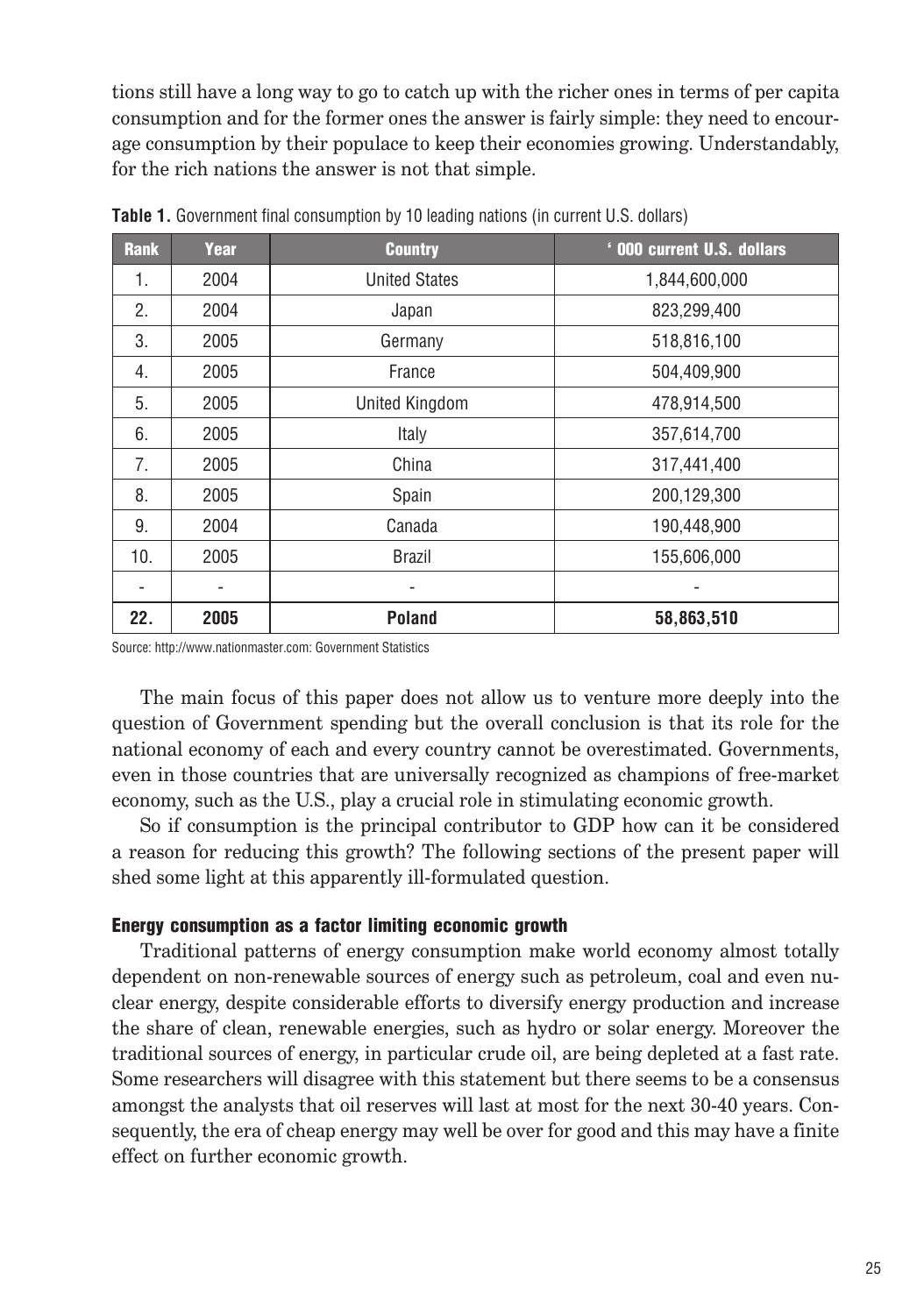G. Tverberg<sup>8</sup> in her interesting and well documented article has shown that there exists a close relationship between energy consumption, mainly from oil, and the volume of GDP. Fig. 3 below clearly illustrates a close correlation between world growth in oil supply and GDP. In relative terms, the rate of increase in oil supply and GDP growth are declining, however. They were 7 percent and 5 percent respectively in the period 1969-1973 but fell to 0.4 percent annually for oil and 1.6 percent for GDP in the subsequent periods.



**Fig. 3.** World oil supply growth and GDP growth Source: G. Tverberg; op.cit ; p. 4.

The fact that the rate of increase of GDP is higher than that for oil is the result of two factors: technological progress and energy conservation. Both are interdependent because conservation of energy relies heavily on new technologies and innovation, such as new engines for automobiles, energy-saving electric bulbs or a new generation of household appliances. The following figures 4 and 5 illustrate progress made in terms of energy efficiency as seen from the energy intensity indices.

G. Tverberg: Oil limits are leading to declining economic growth. "Oil Voice", July 16, 2012.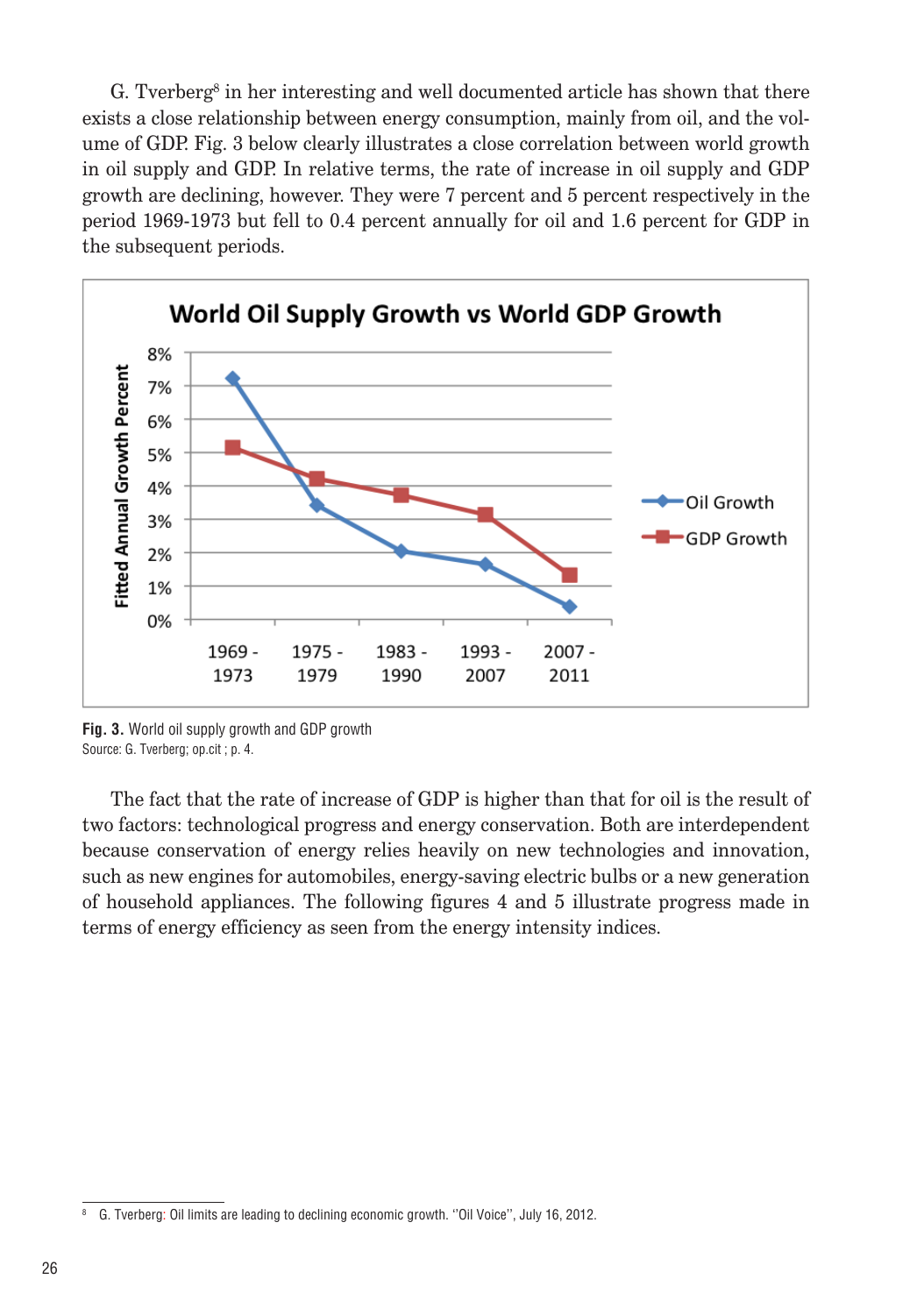

Fig. 4. Economy-wide energy intensity indicators (total energy) 1949-2004 Source: Energy Efficiency and Renewable Energy; http://www.1.eere.energy.gov./ba/pba/intensityindicators/total energy.html



Fig. 5. Energy-intensity ratios for the end-use sectors 1985-2004 Source: as in Fig. 4.

A closer look at data in Fig. 4 and 5 provides some very important conclusions. Firstly, there has been an overall drop in energy intensity of GDP. Although available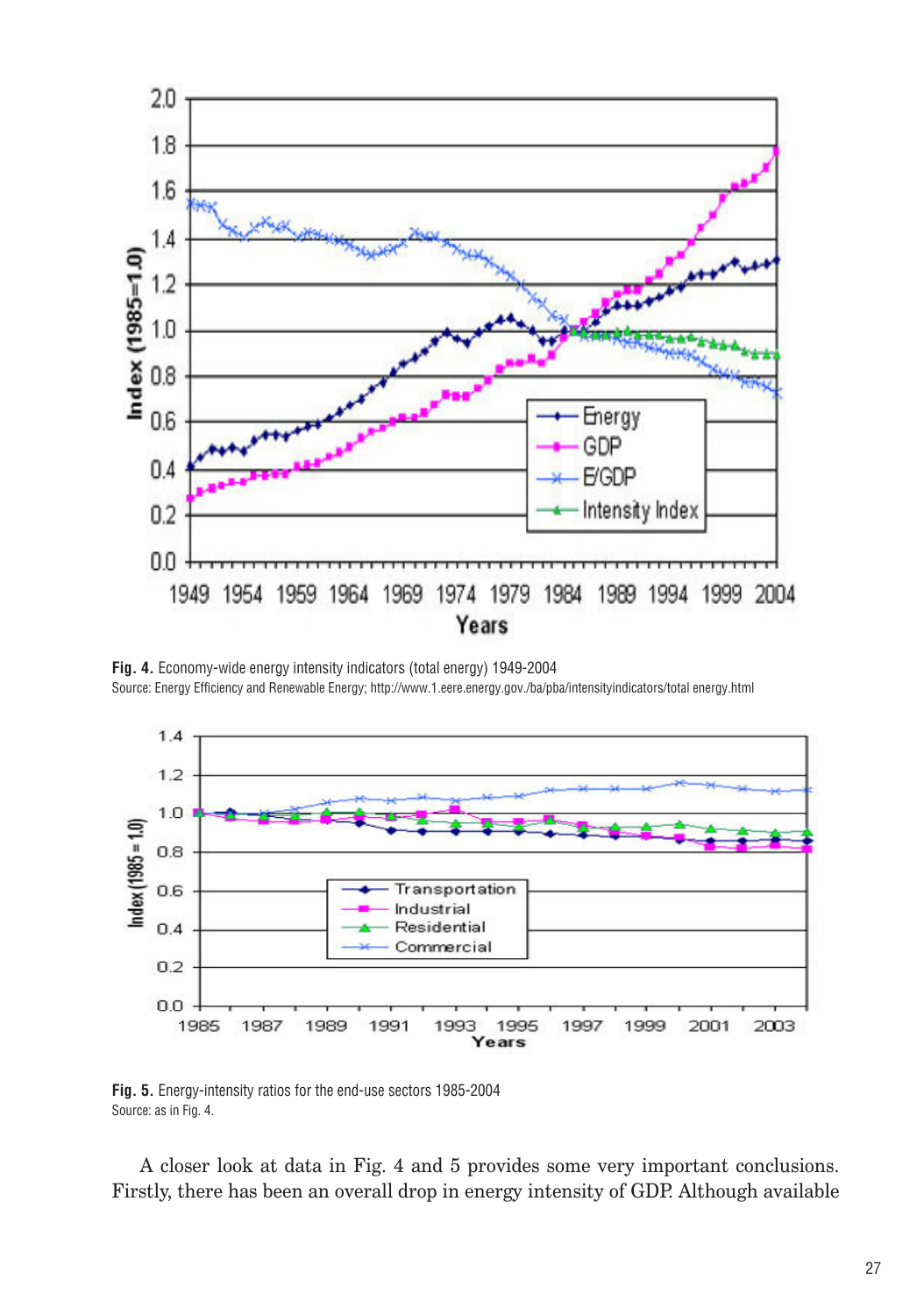data relates to the U.S. economy, similar trends are observed in other industrial countries, as well. This implies that energy-wise, it costs now less to generate one dollar of GDP than 50-60 years ago. Secondly, there have been differences in energy-intensity across the U.S. economy in the period indicated in Fig. 5. While industrial, residential and transportation end-users of energy have noted a decline in their energy-intensity ratios (19 percent, 9 percent and 14 percent respectively), the commercial energy endusers have seen their energy-intensity ratios increase by 12 percent over the corresponding period of time. This has been the result of various factors, the pricing policy of energy providers might have been the most significant one<sup>9</sup> .

The declining energy-intensity trend in the transport sector is very encouraging. In the U.S., where the transport industry alone accounts for 1/3 of the total consumption of oil, such a progress has been possible thanks to the introduction of fuel efficient vehicles and the strict enforcement of speed limits, among other things. Obviously, increasing prices of energy may change this declining trend in energy-intensity, but no one can deny the progress made so far.

This progress notwithstanding, energy consumption may constitute a barrier to economic growth, at least in some areas. As data in Fig.6 indicates energy efficiency varies enormously among the nations of the world, with Japan being the most energy efficient and Russia showing the worst record in this respect.



**Fig. 6.** Energy efficiency of selected countries and regions

Source: Energy "Consumption "and GDP. The second Law of Life. http://secondlawoflife.wordress.om/2007/05/17energy-consumption-and- $-gdp$ , p.3.

9 For instance, the Hydro-Quebec - the Government-owned electricity provider - widely uses cross-subsidization in its tariff policy whereby industrial users of electricity pay much lower rates compared to residential users. This policy aims at promoting business activity in the Province. Otherwise, industries would have left Quebec. Residential users do not enjoy such a luxury. A higher level of energy-intensity for commercial users compared to other sectors of the economy may also be attributed to the fact that modern commercial outlets, such as shopping malls for instance, have to maintain high standards (air-conditioning, for example) for their customers. That leads to higher energy consumption.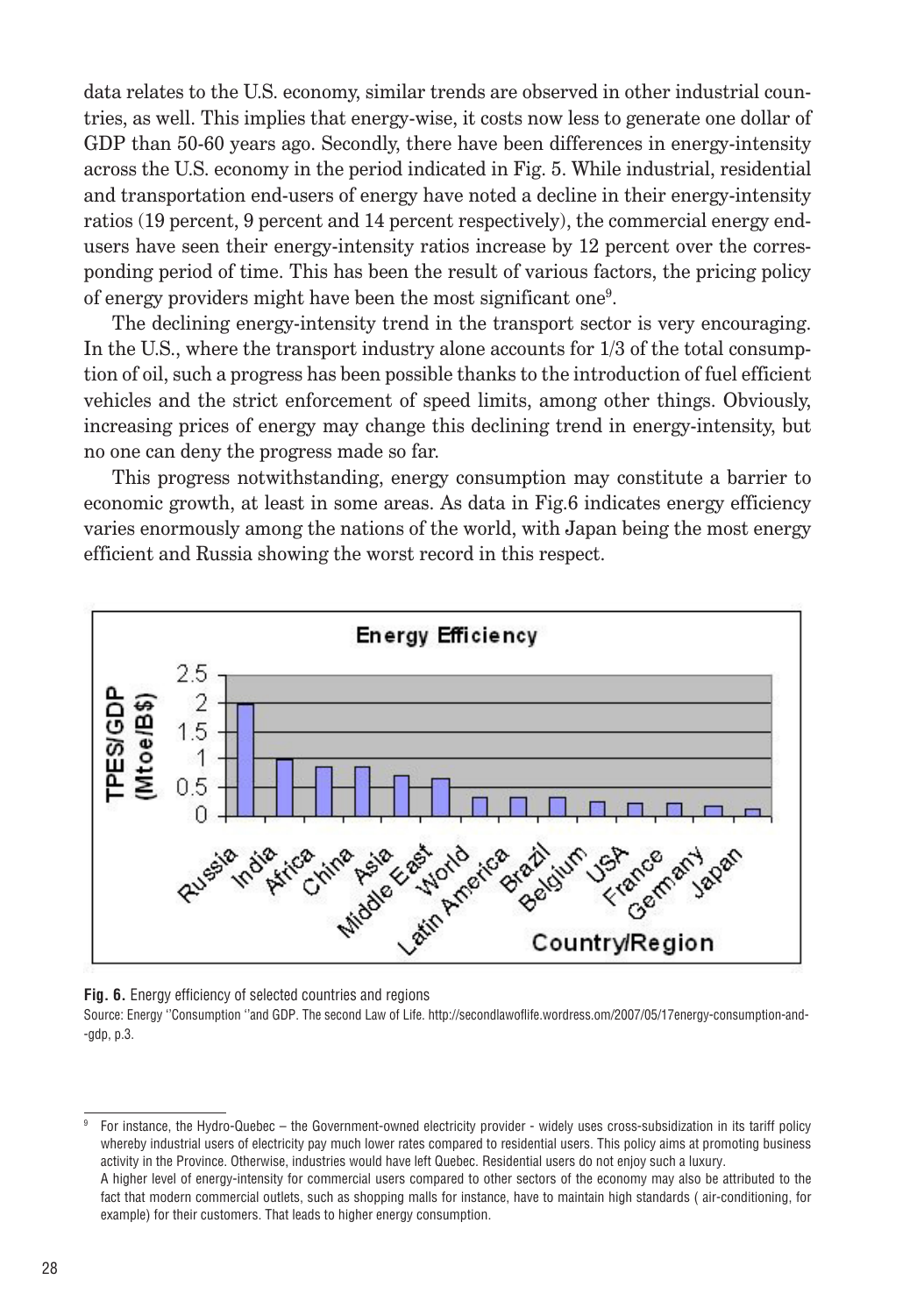But poor energy efficiency of the national economy is not only the Russian problem. Rapidly industrializing countries such as China, India or South Africa are also poor performers in this respect. It is interesting to note that Brazil, a member of BRIC, has a much better record in energy efficiency, compared to other newly industrialized countries. It also contributes less to the absolute volume of energy consumed among the newly industrialized countries.

However, ratios that illustrate energy efficiency do not provide the holistic picture in terms of energy consumption. What really matters is the absolute amount of energy consumed. Fig.7 provides a somewhat different picture of energy used in the world, with the U.S. being the world leader in energy consumption.



**Fig. 7.** Absolute energy consumption per country Source: As in Fig. 6.

In the latter case Russia consumes only of the amount of energy used by the U.S. This difference is mainly due to the sheer size of Russian economy generating some 12 percent of the American GDP. The total population of Russia is less than half of the size of the U.S. population. There is a strict correlation between the absolute amount of energy consumed by a single country and the size of its economy.

The discussion so far was focusing on energy consumption and efficiency. The issue of how far energy may limit economic growth still remains open.

This paper cannot answer this question in unequivocal terms. On the one hand, there is no doubt that the absolute volume of energy consumption in the world will continue to grow. However, there is definite progress in terms of efficient use of energy as technology provides energy efficient solutions. They may still not be economically viable but in the long run they may provide alternatives to the conventional sources of energy. The rate at which this substitution will occur will decide whether ultimately energy may become a factor that will limit economic growth in the world.

#### Towards sustainable consumption and economic growth

Countless contributions have been made to the issue of sustainable development<sup>10</sup> and it would be pointless to repeat the main arguments. We would rather focus on

<sup>&</sup>lt;sup>10</sup> There are over 100 definitions of sustainability and sustainable development, but the best known is the World Commission on Environment and Development's. This suggests that development is sustainable where it "meets the needs of the present without compromising the ability of future generations to meet their own needs."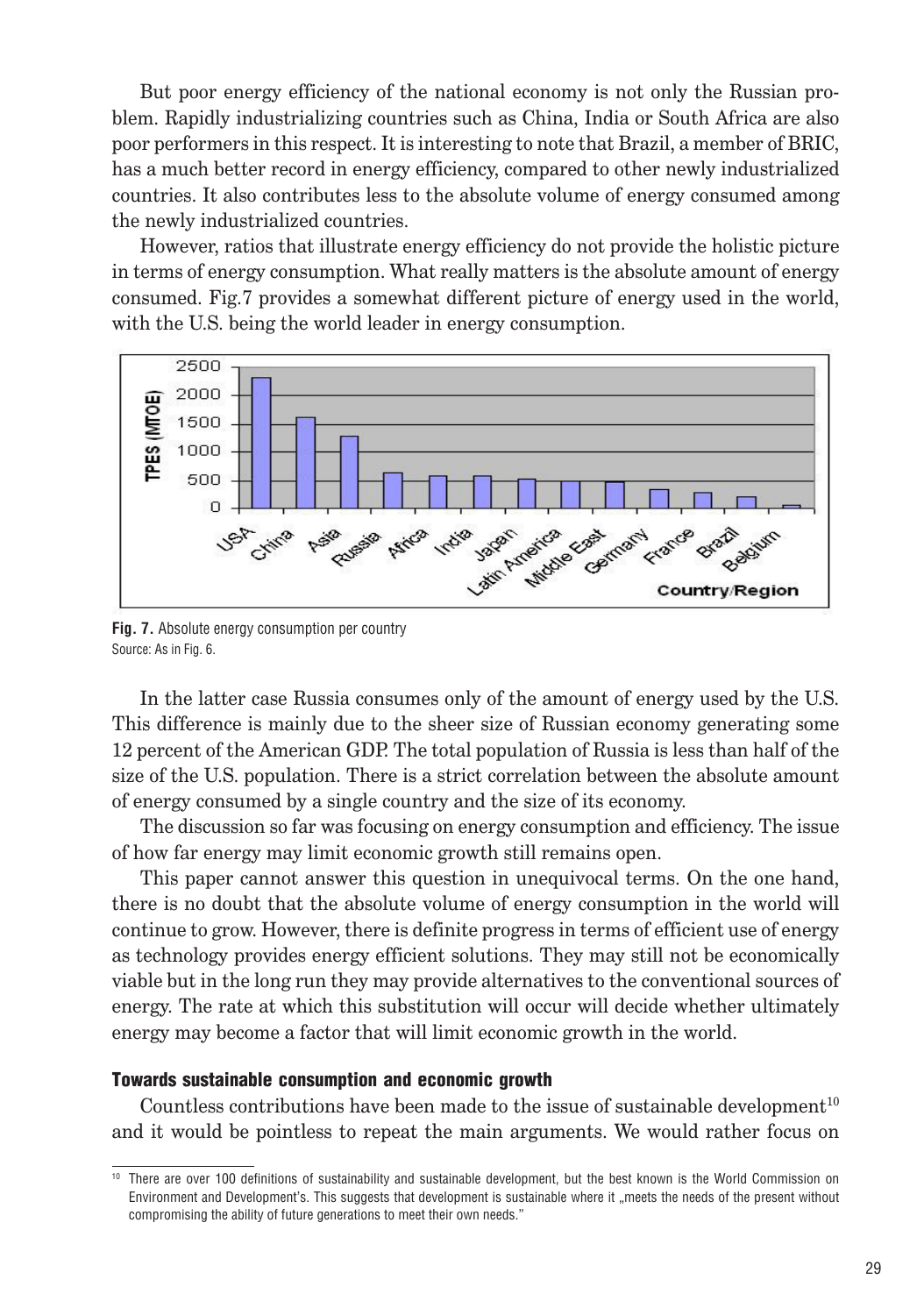the following hypothesis: there will be no sustainable development without human consumption that will aim at preserving natural resources and be based on reason and respect of the laws of nature.

Critics will be quick to say that in the world where half of the population does not get enough to eat calls for reason in consumption may be considered sheer nonsense. They may be right in-so-far as the poor nations are concerned. Their consumption is still dramatically insufficient<sup>11</sup> so over-consumption is not among their major worries.



Fig. 8. Percentage of population living on less than \$1.25 (PPP- Purchasing Power Parity) Source: World Bank: Working for the World Free of Poverty; 2012.

However, the picture is very different for the rich countries which, as we indicated earlier in this paper, consume a major part of world GDP. Most of the industrialized countries have come to the point where more consumption is not only unjustified but becomes counterproductive, if not plain harmful to humanity.

<sup>&</sup>lt;sup>11</sup> Based on World Bank figures which are used for official global poverty statistics, the number of people in developing countries living below the international poverty line of \$1.25 per day fell from 1.82 billion to 1.37 billion between 1990 and 2005. For the subsequent three years to 2008, the Bank has offered a preliminary estimate that global poverty fell by a further 200 million to 1.2 billion. See: World Bank Poverty Indicators 2008; and World Bank: Working for the World Free of Poverty; 2012. This progress should be, however, treated with caution as it does not take into account inflation.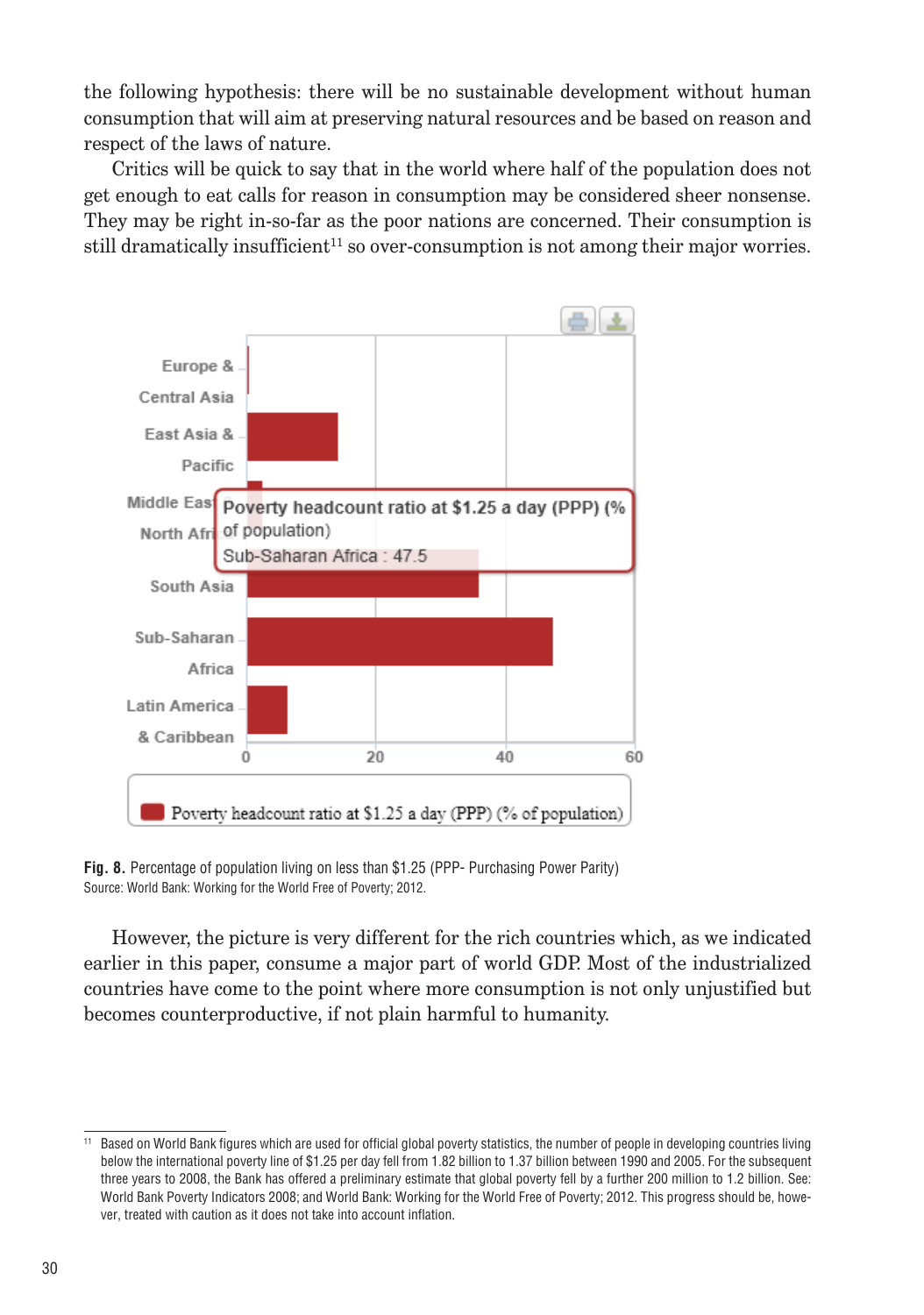I.Illich had spoken of the counter-productivity of growth long time ago<sup>12</sup>. Similar concern has been expressed by others<sup>13</sup>. They all point to the same conclusion: the richer we become, the more we consume the less happy and satisfied we appear. This paradoxical observation has some much deeper causes that may first appear. They are of a very diverse nature and we are not going to cover them in great detail because they encompass many various disciplines: from economics and sociology to psychology, religion, morality and many others.

Consumption, and especially excessive, or as we call it indiscriminate consumption, has its cost. And we do not mean only *economic or explicit cost* but some *implicit costs* as well.

The *explicit* or obvious cost of human consumption is the price people pay to satisfy their basic needs: shelter, food, etc. We leave aside this issue since consumption that covers basic needs is a natural thing, economically and otherwise. This consumption is in the nature of things.

The problem arises when consumption becomes excessive. One may ask what exactly excessive consumption means and the answer may be ambigous. For the purpose of simplicity we will define excessive consumption as the one that exceeds normally accepted standards. For example, excessive consumption of food would involve a normal person eating more than 2 500 -3 000 calories a day, unless he or she is a marathon runner or an adept of triathlon. Still, we quite honestly admit that it will not be easy to exactly define the term ''excessive consumption''.

Such excessive consumption regardless of its exact definition has, as we have already stated earlier, its definite cost. For excessive consumption of food this cost would involve first and foremost the costs of health care related to typical diseases caused by obesity: diabetics, high blood pressure, stroke etc. In the U.S., for instance, excessive consumption of unhealthy (junk) food is reflected in the number of overweight or outright obese people. It is estimated that some 75 percent of Americans are overweight or obese. Despite the fact the U.S. health care budget represents the main position of expenditure, much higher than defence budget<sup>14</sup> life expectancy in America is only slightly higher compared to some much poorer nations.

<sup>&</sup>lt;sup>12</sup> I. Illitch (1926-2002), the Austrian-born catholic priest and philosopher, was the first to hammer out the term "counter productivity". In his book: Medical Nemesis. Pantheon New York 1975, p.72 and subsequent, he speaks of counter productivity in the health care. He believed we needed convivial tools rather than machines and private car was a complete wastage of resources with its practical speed of only 6 km/h when all the total times lost while using it were accounted for.

<sup>&</sup>lt;sup>13</sup> Ch. Siegel was quite blunt in his critique of the American consumption model. "We often hear that we are reaching the limits of *growth because of ecological constraints, but we rarely hear that we are also reaching the limits of human needs……..Many Americans have become disillusioned with economic growth during the last few decades, not only because of the environmental problems it causes but also because the rising standards of living seem to bring diminishing satisfaction*". The End of Economic Growth. Preservation Institute. Berkely, California 2006, p.5. See also A. Nadal): Is De Growth (Zero Growth) Compatible with Capitalism? "The Global Realm". July 10, 2010; p.1. Nadal mainly repeats the arguments raised by G. Kallis, F. Schneider and J. Martinez Alier: Sustainable De-Growth. The way forward. "Journal of Cleaner Production".www.eco2bcn,es/index3httm. S. Latouche, emeritus professor of the University of Paris South is the author of a number of best- selling books and studies, such as: A bas le développement durable. Vive la décroissance conviviale. Institut d'Études Économiques et Sociales pour la décroissance soutenable. Paris 2006; Justice sans limites. Le défi de l'éthique dans une économie mondialisée. Fayard, 2003, and others.

<sup>&</sup>lt;sup>14</sup> See: World Fattest Countries. Forbes.com. Also see: Nancy S. Wellenon; Barbara Friedberg: Causes and consequences of adult obesity: health, social and economic impact in the United States. "Asia-Pacific Journal of Clinical Nutrition" Vol. II; December 2000, p.705-709. It is seldom mentioned that the U.S. spends more on health care than its defense budget (US\$ 793 billion or 23 per cent of the total budget against US\$ 689 billion or 20 per cent of the total budget). See: Office of Budget Management 2011. Summary tables S-3.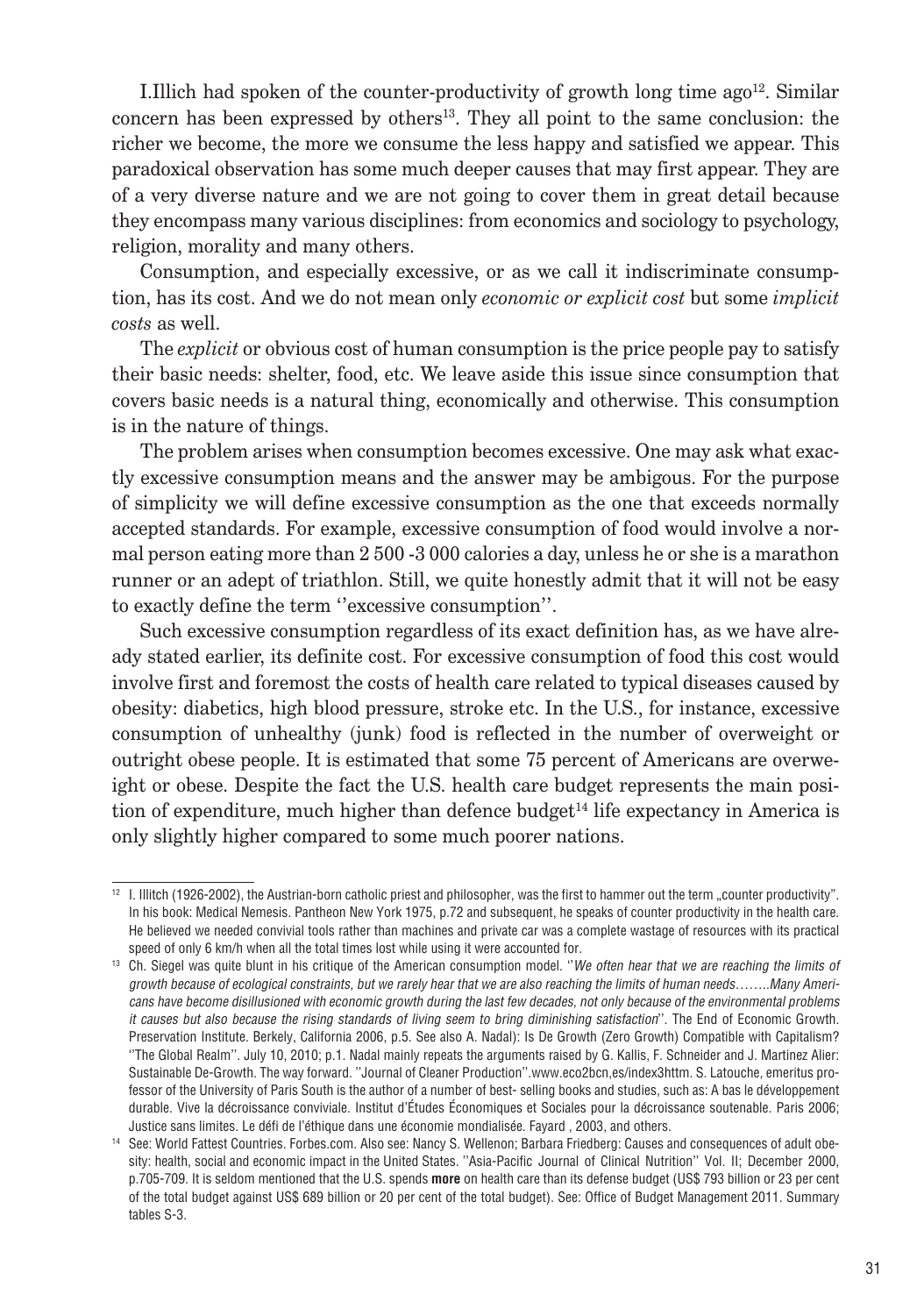Health costs related to unhealthy life style are not the sole costs that excessive consumption of food brings about. Loss of self-esteem, feeling of rejection by peers, lack of motivation by obese or overweight persons should also be taken into account. In other words there are extensive *social costs* of excessive consumption of food that are borne by the whole society.

Rigour and objectivity lead one to emphasize that excessive consumption of food in all imaginable forms produces *definite economic advantages* for food producers and distributors, shops and restaurants and other businesses. Consequently an objective analysis should take this into consideration as well<sup>15</sup>. However, on the balance the negative aspects of an excessive consumption of food may outweigh the benefits.

Food and drink are only one aspect of the problem of excessive consumption in the developed world. Practically all areas of consumption may be affected by this phenomenon. Which family really needs 3 or 4 cars in their driveway or a youngster 20 pairs of jeans in her wardrobe? There must be some reasonable limitation to this *folie.*

This implies that people may reach a point where more consumption will not make them happier; it will make them quite unhappy. It is no wonder that more and more citizens in the most advanced countries start to reconsider their models of life, cut on useless items, live healthier lives. This trend notwithstanding an average American still produces much more domestic waste than an average Japanese or Chinese, let alone people in poorer countries.

The pressure from marketing people, TV commercials and other mass media messages is nonetheless too strong for many consumers to resist. This produces a vicious circle of excessive consumption or *the syndrome of buoyant consumerism*<sup>16</sup>. Some analysts refer to it as a syndrome of a compulsive shopping (''shop till you drop'' syndrome).

The discussion so far has for the larger part had a purely theoretical character and one can legitimately ask what it has to do with the situation in this country, for instance. Poland and the other post-communist states alike have still to catch up with the per capita level of GDP (see data in table 2 below). Thus if Poland still lags behind the most advanced countries in terms of personal consumption there is nothing to worry about. We are immune from the disease of the post-industrial world.

There is nothing more misleading than that. Not only is Poland and other post- -communist nations for that matter confronted with the syndrome of excessive consumption but in many areas this problem may actually be worse. The incidence of the so called civilization diseases, such as diabetics, hypertension, heart disease or stroke may in fact be in Poland equal, if not higher, than in developed countries. Ours is not the aim to describe these issues in great detail as they form the scope of interest of medical research. We only wish to signal them here.

<sup>&</sup>lt;sup>15</sup> Health professionals (doctors, obesity clinics, weight control programs, and the like) also benefit from the poor health record of the Americans. So do pharmaceutical companies who charge exorbitant prices for their weight control drugs which often prove completely in-effective.

<sup>16</sup> See: I. Chrzanowski: Post-communism and economic growth: an essay. Journal of Research in International Business and Management. Vol. 2(55). May 2012; pp.102-109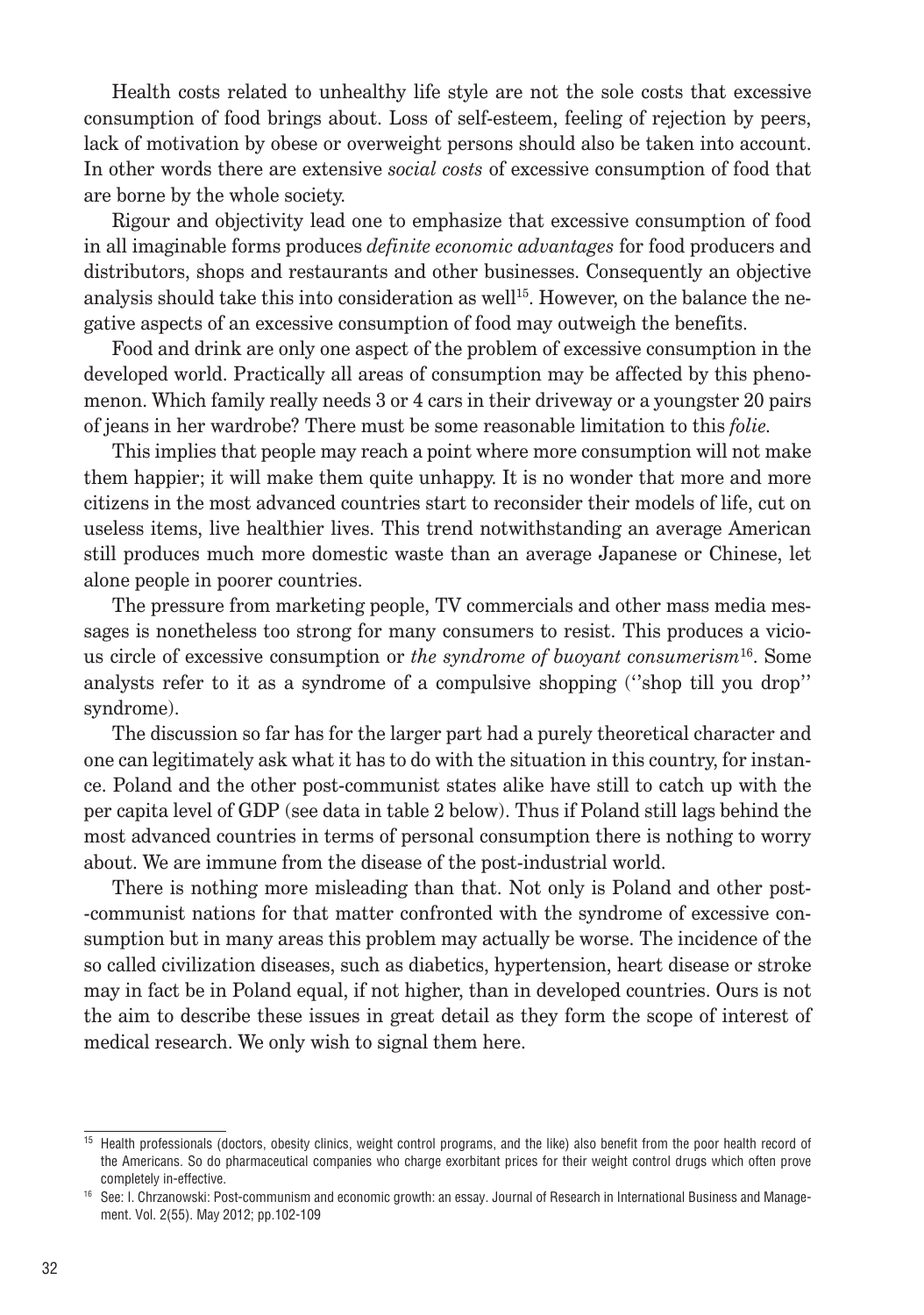| <b>Position</b> | <b>Country</b>       | Per capita GDP | Year |
|-----------------|----------------------|----------------|------|
| 1.              | Qatar                | 102,943        | 2011 |
| 2.              | Luxembourg           | 80,119         | 2011 |
| 3.              | Singapore            | 59,711         | 2011 |
| 4.              | Norway               | 53,471         | 2011 |
| 5.              | Hong Kong            | 49,137         | 2011 |
| 6.              | <b>United States</b> | 48,387         | 2011 |
| 7.              | United Arab Emirates | 48,158         | 2011 |
| 8.              | Switzerland          | 43,370         | 2011 |
| 9.              | <b>Netherlands</b>   | 42,183         | 2011 |
| 10.             | Austria              | 41,822         | 2011 |
| -               |                      |                |      |
| 44.             | Poland               | 20,334         | 2011 |

**Tab. 2.** GDP per capita in 10 richest countries in the world in 2011

Source: International Monetary Fund

A casual look at a typical neighbourhood in a large Polish city will reveal a striking similarity with cities in North America, with bottle-necks on the roads, pollution, people who talk loudly on their cell phones in public places. Young Poles, Czechs or Russians behave in a very similar way to their Western peers. Signs of post-industrial social syndromes are omnipresent in those countries. The question arises of whether imitating the Western consumption models will do them more harm than good.

Returning to the main focus of this paper we should now try to answer the question of how the excessive or indiscriminate consumption will affect future economic growth. Needless to say such an answer is very difficult if not outright unlikely at this stage. Consumption is after all the main engine of economic growth as it was already mentioned earlier. Does that imply that if consumption decreases so will the economic growth in a country or geographical region or the entire world?

Reasonable, balanced and environment-friendly consumption needs not to slow down economic growth in general. Instead of burning fossil fuels we can use more of renewable energy. And likewise, instead of wolfing down tons of hamburgers or hot dogs we can eat more healthy foods. Instead of spending hours on congested highways we can use more public transit or ride high speed trains. It is not the consumption as such that may harm economic growth but its structure and character.

The newly enfranchised countries of Central and Eastern Europe have lessons to learn from the experience of the post-industrial nations who were in a similar situation 50-60 years ago before they fall into the same trap of consumerism. The question of how this should be done is the topic for another conference.

#### **Conclusions**

There are two distinct aspects of relationship between consumption and economic growth. On one hand consumption is an undisputable factor of growth. More than